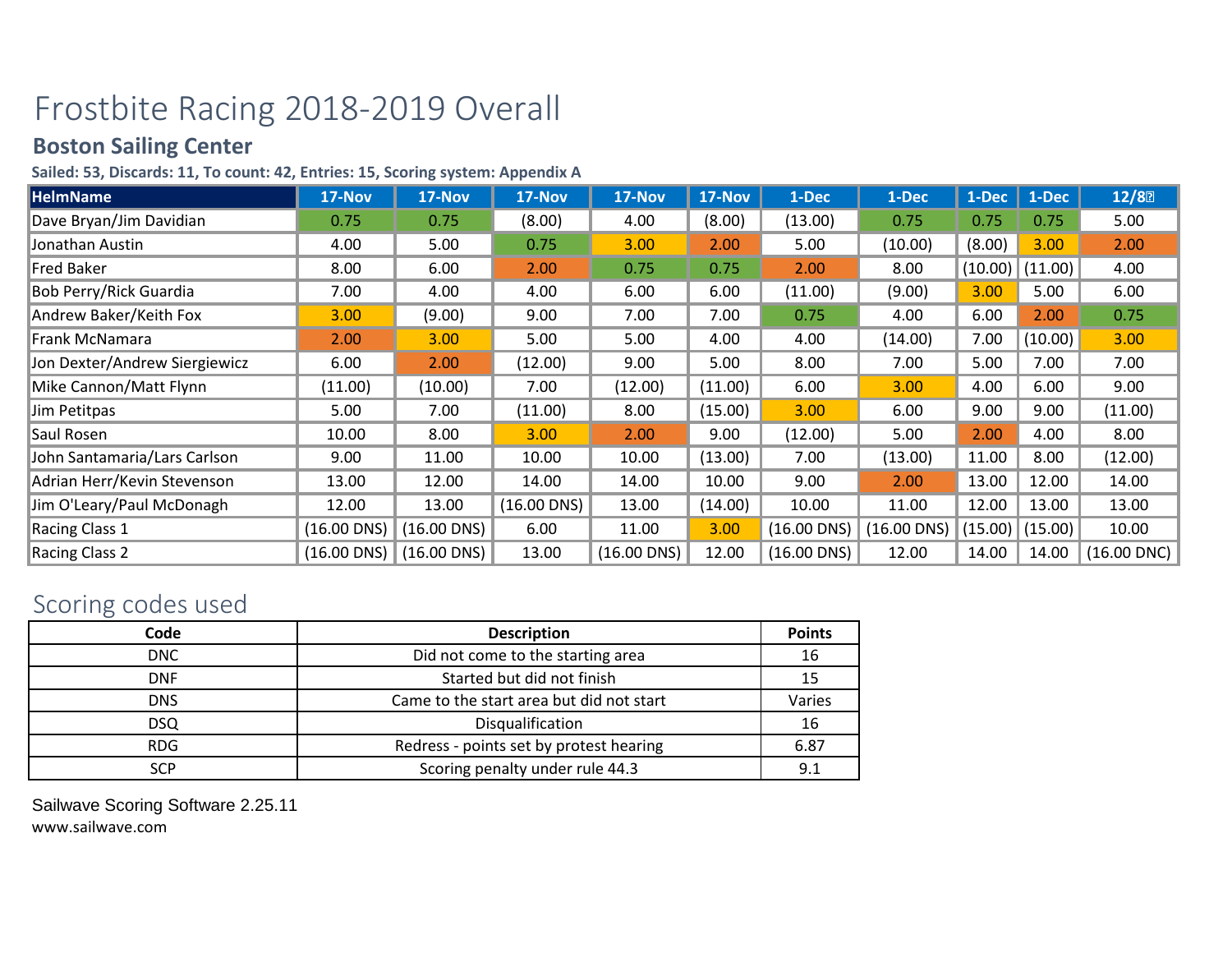| 12/8          | 12/8           | 12/8          | 12/8             | <b>15-Dec</b> | 5-Jan         | 5-Jan            | 5-Jan     | 5-Jan     | 5-Jan     | 5-Jan        | 12-Jan  | $12$ -Jan |
|---------------|----------------|---------------|------------------|---------------|---------------|------------------|-----------|-----------|-----------|--------------|---------|-----------|
| (10.00)       | (12.00)        | 0.75          | 4.00             | 6.00          | 4.00          | 0.75             | 0.75      | 0.75      | 3.00      | 4.00         | 2.00    | (8.00)    |
| 6.00          | 2.00           | 4.00          | (8.00)           | (8.00)        | (7.00)        | 3.00             | 6.00      | (7.00)    | 0.75      | 0.75         | 0.75    | (9.00)    |
| 8.00          | 6.00           | 5.00          | (9.00)           | 3.00          | 6.00          | 5.00             | 3.00      | (13.00)   | 5.00      | $(9.10$ SCP) | (9.00)  | 0.75      |
| 0.75          | 4.00           | 2.00          | 2.00             | 0.75          | (8.00)        | 4.00             | (9.00)    | 3.00      | 7.00      | 6.00         | 8.00    | 5.00      |
| 3.00          | 0.75           | 8.00          | 0.75             | 2.00          | (14.00)       | 9.00             | 5.00      | 2.00      | 2.00      | 2.00         | 7.00    | 7.00      |
| 4.00          | 7.00           | 9.00          | (10.00)          | 5.00          | 2.00          | 7.00             | 8.00      | (11.00)   | (11.00)   | 8.00         | 3.00    | 3.00      |
| 2.00          | 3.00           | 7.00          | 5.00             | 9.00          | (12.00)       | 8.00             | 7.00      | 4.00      | 8.00      | (10.00)      | 4.00    | 4.00      |
| 5.00          | 5.00           | 6.00          | 3.00             | 7.00          | 3.00          | (10.00)          | (10.00)   | 9.00      | 6.00      | 7.00         | 5.00    | 2.00      |
| 7.00          | 9.00           | (12.00)       | (13.00)          | (10.00)       | 0.75          | (12.00)          | 4.00      | 6.00      | 9.00      | 5.00         | (13.00) | 10.00     |
| (12.00)       | 8.00           | 3.00          | 6.00             | 4.00          | 9.00          | 2.00             | 2.00      | 5.00      | 10.00     | (12.00)      | 6.00    | 6.00      |
| (13.00)       | 10.00          | 11.00         | 12.00            | 11.00         | 10.00         | 6.00             | 11.00     | 10.00     | 4.00      | 9.00         | 10.00   | 11.00     |
| 11.00         | 11.00          | 14.00         | 14.00            | 12.00         | 5.00          | 11.00            | 13.00     | 8.00      | 12.00     | 3.00         | (15.00) | 12.00     |
| 9.00          | 13.00          | 13.00         | 11.00            | (14.00)       | 11.00         | (14.00)          | 12.00     | 12.00     | 13.00     | 11.00        | 12.00   | (15.00)   |
| 15.00 DNF     | 14.00          | 10.00         | 7.00             | 15.00         | 13.00         | 13.00            | 14.00     | 14.00     | 14.00     | 13.00        | 14.00   | 13.00     |
| $(16.00$ DNC) | $(16.00\,DNC)$ | $(16.00$ DNC) | $(16.00$ DNC $)$ | 13.00         | $(16.00$ DNC) | $(16.00$ DNC $)$ | 16.00 DNC | 16.00 DNC | 16.00 DNC | 16.00 DNC    | 11.00   | 14.00     |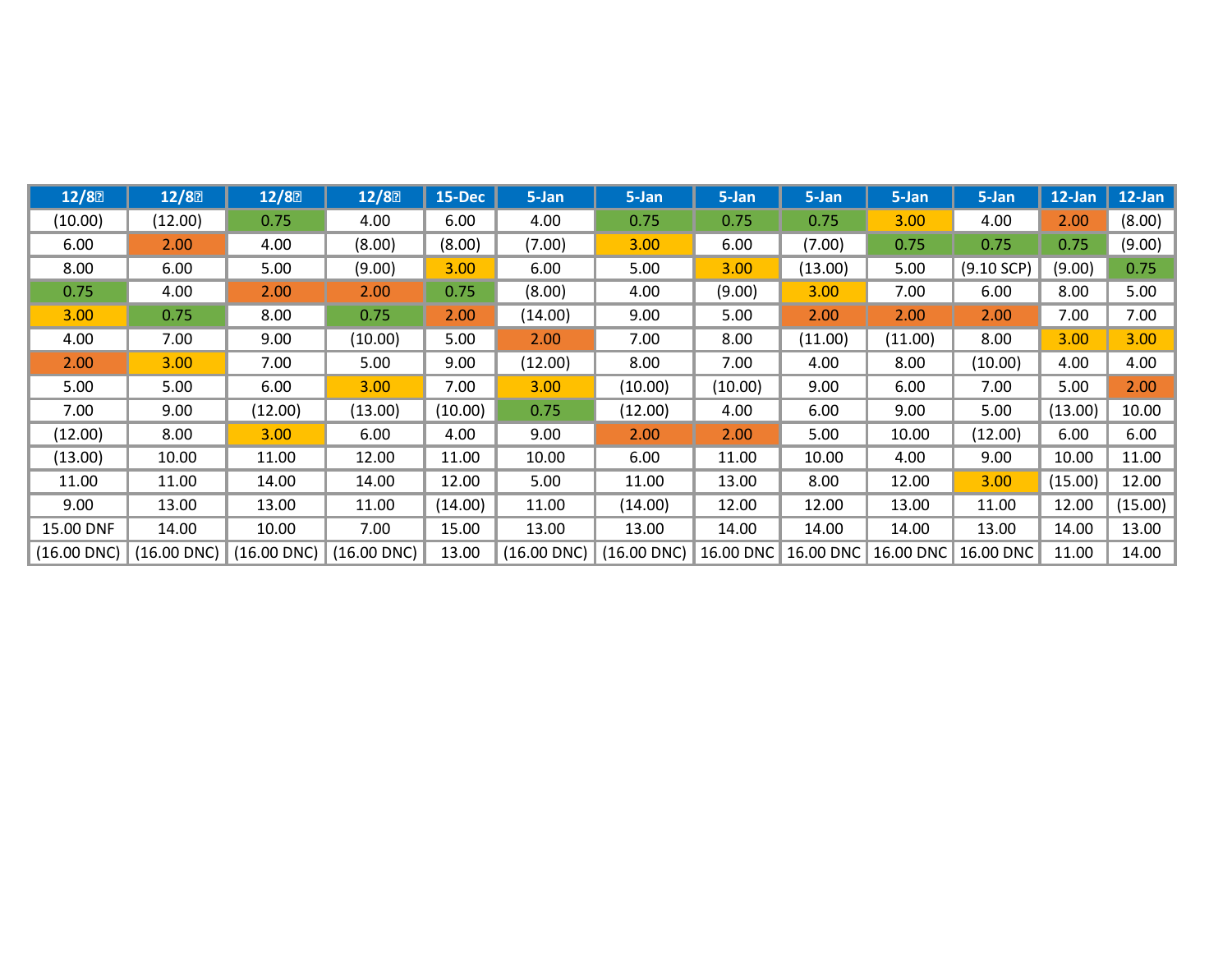| $12$ -Jan   | 12-Jan   | $19$ -Jan | $19$ -Jan | $19$ -Jan | 19-Jan           | 19-Jan           | $19$ -Jan        | $26$ -Jan        | $26$ -Jan        | $26$ -Jan        |
|-------------|----------|-----------|-----------|-----------|------------------|------------------|------------------|------------------|------------------|------------------|
| 4.00        | 0.75     | 4.00      | (15.00)   | 0.75      | 4.00             | 6.00             | (7.00)           | 3.00             | (10.00)          | 0.75             |
| 0.75        | 2.00     | 5.00      | 2.00      | 5.00      | (10.00)          | 2.00             | 3.00             | (11.00)          | (8.00)           | 5.00             |
| 7.00        | 3.00     | 0.75      | 3.00      | 2.00      | 2.00             | 0.75             | 4.00             | 2.00             | 4.00             | (11.00)          |
| (16.00 DSQ) | 4.00     | 8.00      | 4.00      | 3.00      | (9.00)           | 4.00             | (9.00)           | 6.00             | 3.00             | 2.00             |
| 6.87 RDG    | 6.87 RDG | 2.00      | 5.00      | (11.00)   | 6.00             | 7.00             | 2.00             | (13.00)          | (11.00)          | 3.00             |
| 6.00        | (12.00)  | 6.00      | 7.00      | (12.00)   | 0.75             | (10.00)          | 8.00             | 7.00             | 0.75             | 9.00             |
| 2.00        | 7.00     | 7.00      | 0.75      | 6.00      | 5.00             | (13.00)          | 0.75             | 9.00             | 6.00             | (10.00)          |
| 3.00        | 6.00     | 3.00      | 8.00      | 4.00      | (11.00)          | 3.00             | (11.00)          | (10.00)          | 9.00             | 4.00             |
| 5.00        | 8.00     | 9.00      | 6.00      | 9.00      | 3.00             | 5.00             | 6.00             | 0.75             | 7.00             | 6.00             |
| 10.00       | 5.00     | 11.00     | 11.00     | 8.00      | (12.00)          | (12.00)          | 5.00             | 8.00             | 2.00             | 8.00             |
| 8.00        | 10.00    | 12.00     | (13.00)   | (14.00)   | 7.00             | 8.00             | 10.00            | 5.00             | 12.00            | (13.00)          |
| 9.00        | 11.00    | (15.00)   | 14.00     | 10.00     | $(16.00$ DNC $)$ | $(16.00$ DNC $)$ | $(16.00$ DNC $)$ | $(16.00$ DNC $)$ | $(16.00$ DNC $)$ | $(16.00$ DNC $)$ |
| 13.00       | 13.00    | (14.00)   | 10.00     | 7.00      | (14.00)          | 9.00             | 12.00            | 4.00             | 13.00            | 12.00            |
| 11.00       | 9.00     | 13.00     | 9.00      | 15.00     | 13.00            | 11.00            | 13.00            | 12.00            | 5.00             | 7.00             |
| 12.00       | 14.00    | 10.00     | 12.00     | 13.00     | 8.00             | 14.00            | 14.00            | 14.00            | 14.00            | 14.00            |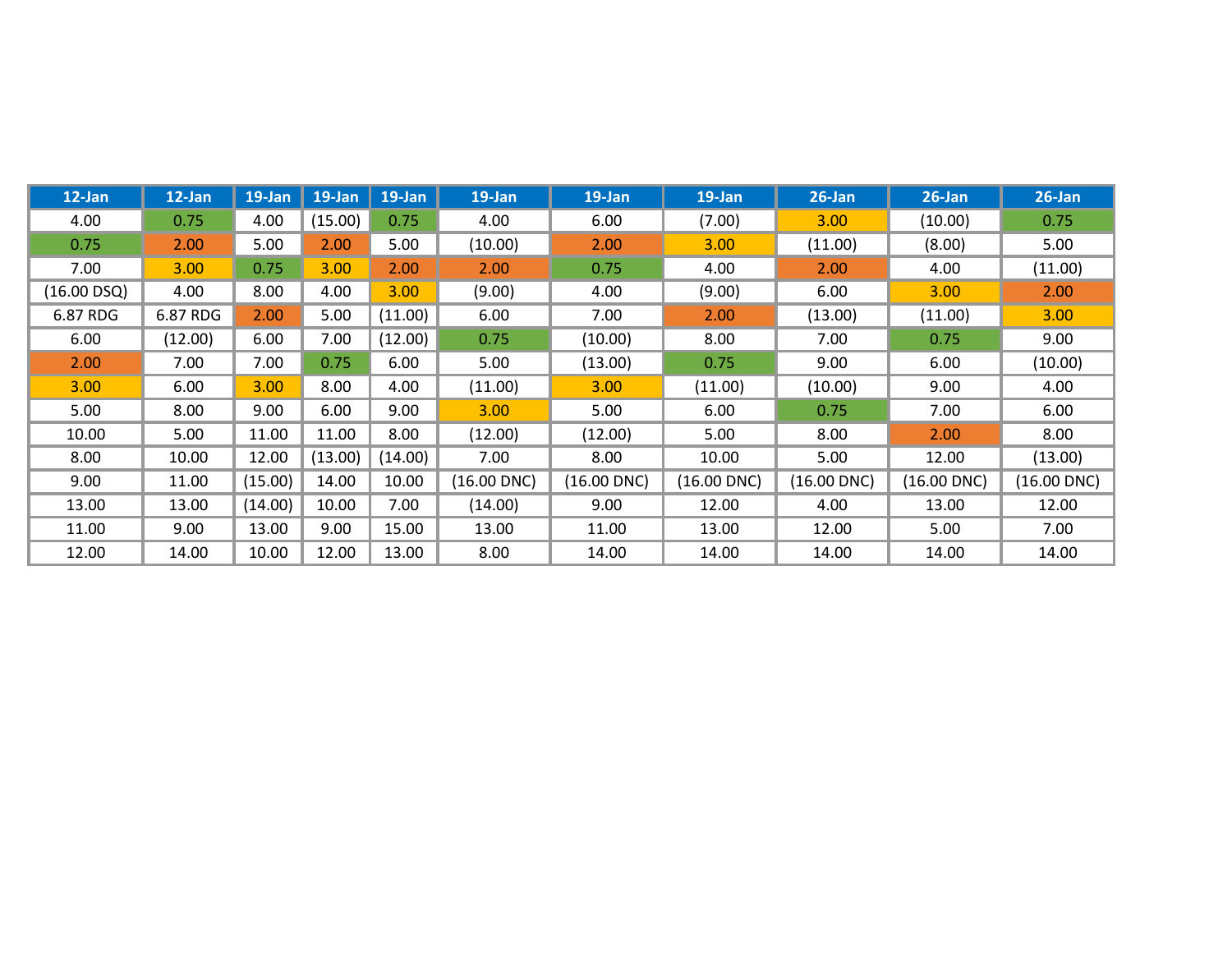| $26$ -Jan        | 2-Feb            | 2-Feb            | 2-Feb            | 2-Feb            | 2-Feb            | 2/16      | 16-Feb    | 16-Feb    | 16-Feb    |
|------------------|------------------|------------------|------------------|------------------|------------------|-----------|-----------|-----------|-----------|
| 0.75             | 5.00             | 5.00             | (7.00)           | 5.00             | 6.00             | 2.00      | (9.00)    | 5.00      | 3.00      |
| 5.00             | 2.00             | 4.00             | 0.75             | 2.00             | 0.75             | 0.75      | 3.00      | 0.75      | 0.75      |
| (10.00)          | 6.00             | 0.75             | (11.00)          | 4.00             | 4.00             | 4.00      | 0.75      | 2.00      | 2.00      |
| 3.00             | 4.00             | (9.00)           | 5.00             | 0.75             | 2.00             | 5.00      | (11.00)   | 7.00      | 5.00      |
| 8.00             | 7.00             | 8.00             | 2.00             | (12.00)          | (13.00)          | 6.00      | 6.00      | (10.00)   | 8.00      |
| 7.00             | 3.00             | 6.00             | 6.00             | 6.00             | 9.00             | 8.00      | 4.00      | 8.00      | 4.00      |
| 9.00             | 0.75             | 2.00             | 3.00             | (10.00)          | 3.00             | (13.00)   | 5.00      | 9.00      | 6.00      |
| (12.00)          | 9.00             | 3.00             | 4.00             | 3.00             | 5.00             | 9.00      | (10.00)   | 4.00      | 7.00      |
| 4.00             | 8.00             | 7.00             | 9.00             | 7.00             | (12.00)          | 7.00      | 2.00      | 3.00      | (11.00)   |
| 11.00            | (12.00)          | (13.00)          | (13.00)          | 8.00             | 8.00             | (12.00)   | 8.00      | 11.00     | 9.00      |
| 2.00             | 10.00            | 10.00            | 10.00            | 11.00            | 7.00             | 10.00     | (13.00)   | 6.00      | 10.00     |
| $(16.00$ DNC $)$ | 11.00            | 12.00            | 8.00             | 9.00             | 11.00            | 3.00      | 7.00      | 12.00     | 12.00     |
| 6.00             | (14.00)          | 11.00            | 12.00            | (14.00)          | (14.00)          | 11.00     | (14.00)   | 13.00     | 14.00     |
| 13.00            | $(16.00$ DNC $)$ | $(16.00$ DNC $)$ | $(16.00$ DNC $)$ | $(16.00$ DNC $)$ | $(16.00$ DNC $)$ | 15.00 DNS | 12.00     | 14.00     | 13.00     |
| 15.00 DNS        | 13.00            | 14.00            | 14.00            | 13.00            | 10.00            | 16.00 DNC | 16.00 DNC | 16.00 DNC | 16.00 DNC |